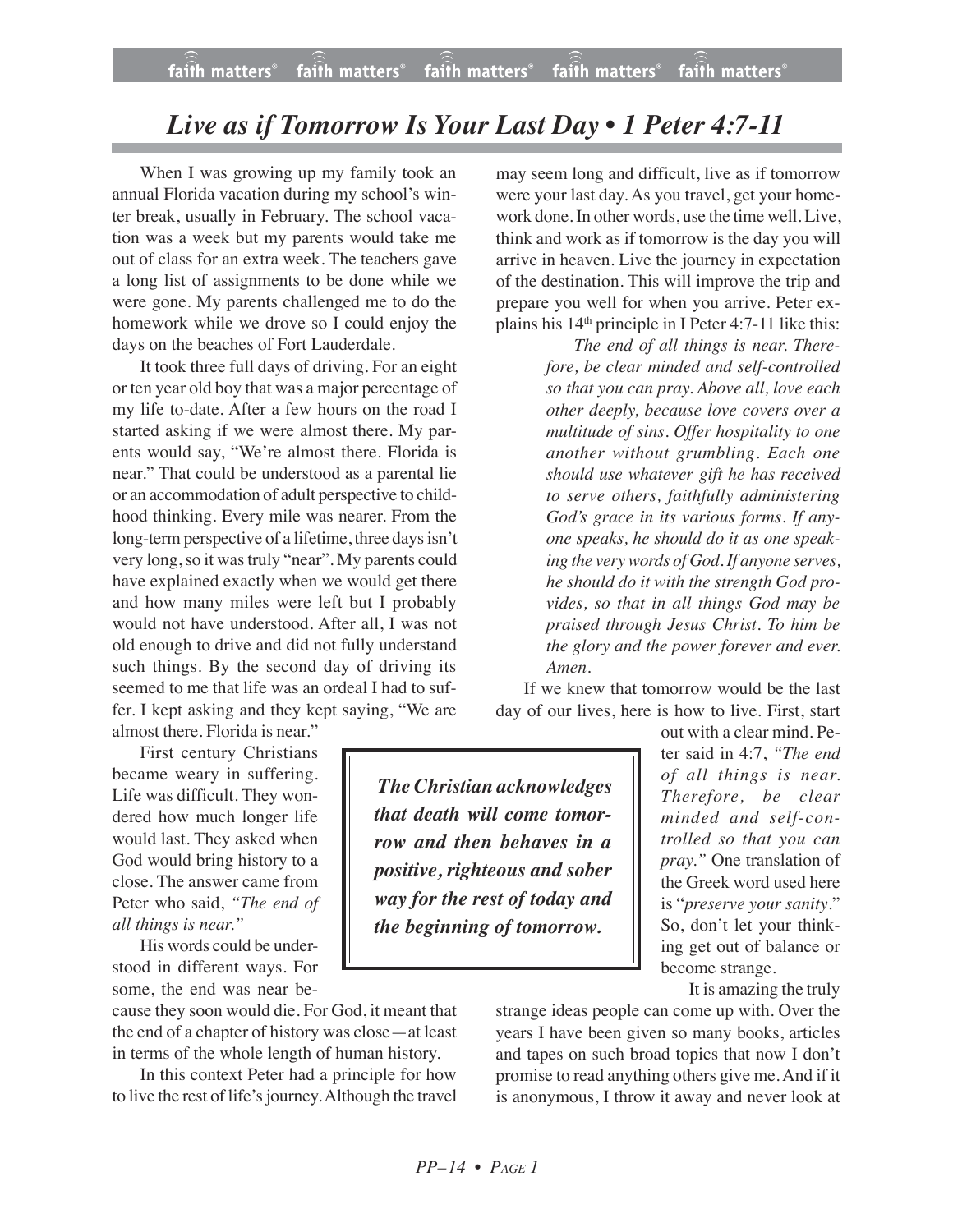it. There just is not enough time in life for all the divergent ideas and notions people have.

I have also discovered that some people move from one unusual idea to another. It is not so much about the current topic as it is that they are not clear thinkers. They get easily caught up in a current fad or theory. They are not balanced. They do not connect biblical teaching and other's views with their ideas.

When you find yourself going off into theories that are different from godly people, when you think you have a message from God that no one else has, when you become obsessed with one issue to the exclusion of all others, when your head spins with unusual ideas—Stop! Talk to wise, godly, balanced Christians; read the Bible; take a deep breath; clear your head. If you are living like tomorrow is your last day, do it with a clear mind.

And do it with self-control. Peter writes in I Peter 4:7, "*The end of all things is near. Therefore, be clear minded and self-controlled so that you can pray*." In the Greek language the word Peter used for self-controlled refers to being sober. It is actually the opposite of being drunk. It came to mean self-responsible. It is telling us to be realistic in our thinking and behave in a responsible manner.

When asked what they would do if they found out they would die tomorrow, some people answer, "I'd go out and get so drunk I wouldn't know whether I was alive or dead." That is the exact opposite of a Christian's approach. The Christian acknowledges that death will come tomorrow and then behaves in a positive, righteous and sober way for the rest of today and the beginning of tomorrow.

In other words, behave responsibly. Don't say and do things that may mislead or hurt others. Even if you have strange ideas, don't act on them. Be responsible in your behavior.

There is a risk to this biblical advice. Most people with strange ideas and out-of-control behavior don't think their ideas are strange or that their behavior is out of control. That is why we need the Bible and other Christians to keep us in balance. Keep in mind Peter is suggesting this is the way we are to live every day—if it is the last day of life or there are years more ahead.

A clear mind and self-control leads to proper personal prayer according to I Peter 4:7. "*The end of all things is near. Therefore, be clear minded and self-controlled so that you can pray*." A fascinating concept is being taught here. It is that we are capable of praying really bad prayers. If we have foggy minds and uncontrolled behavior, our prayers are probably defective.

Occasionally someone may tell us they have decided to do something that is obviously unwise. We tell them to reconsider their behavior but they reply, "I have prayed about this." As if that ratifies a bad decision! Part of me wants to say, "So what?" Just because you have prayed about robbing a bank, having an affair or writing a book does not make it the right thing to do. Check out your thinking, behave responsibly and pray personally to develop a balanced approach to every day of life—whether it is the last day or the first of thousands to come.

Personal prayer should be the habit of every Christian. But personal prayer should not be asking God to do what we want; it should be asking what God wants us to do. Pray every day as if it were your last day. Then on your last day, pray as you have prayed every other day.

Peter's fourth counsel is really interesting and important. He calls every Christian to deep love: "*Above all, love each other deeply, because love covers over a multitude of sins."*

The words "above all" refer back to being clear minded, self-controlled and praying. Even more than those things, love others. In other words, if you have a choice between prayer and love, pick love. If you have a choice between love and self-control, pick love. If you have a choice between deep love and a clear mind, pick deep love. If you have to choose between personal prayer and deep love make sure that deep love comes first. It is not suggesting that we neglect the others but it is saying that at the top of the list, above all, is deep love.

Love is doing what is best for other people. It is other-centered rather than self-centered. This actually helps us clear our heads, control our behavior and pray our prayers. We are acting for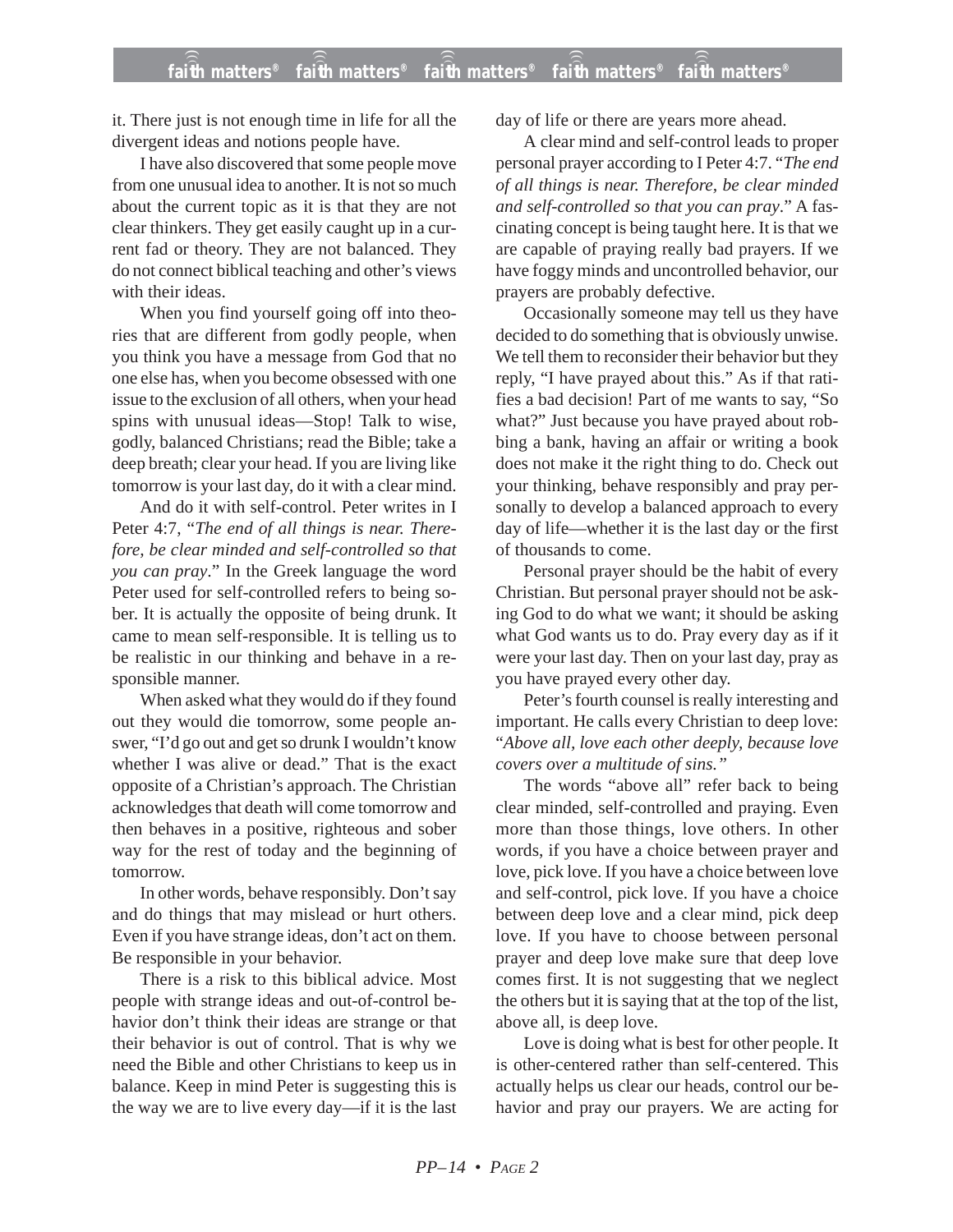the good of others.

What Peter wrote next has become one of the most familiar and quoted lines of the Bible. It is a wonderful truth that *"love covers over a multitude of sins."* When it refers to Jesus and his death on the cross it means that his love atones for our sins. For us, it means that we do our best to deemphasize the sins of others rather than over-emphasize the sins of others.

Think of the ways mothers cover their children's sins. She says her son works for the federal government (he's an inmate at Leavenworth). She says her children call her on the phone (actually, it's once a year on Mother's Day). She says her daughter is entrepreneurial (she ran away from home at 16). Mothers love their children and try to cover up their children's sins with the best possible spin they can give.

To be sure, this is not suggesting that Christians should lie to make each other look good. But it is saying that we ought to have that kind of mother's love toward other people, making them look as good as we possibly can.

One of the ways we can express love for others is with happy hospitality, or, as Peter puts it in verse 9, *"Offer hospitality to one another without grumbling."*

Hospitality was very important in the first century. Hotels as we know them today did not exist. Public inns were expensive, filthy, dangerous and immoral. So, Christians began to offer their homes

as places of hospitality for other Christians as well as for non-Christians.

The Greek word for hospitality joins two words meaning "love of strangers." Christian hospitality in its root meaning is not so much inviting relatives or "old" friends over for dinner. It is being hospitable or loving

toward those who are strangers. And doing it with delight. No grumbling. We say hello to strangers. We are nice to people. We warmly welcome newcomers into our neighborhood, at work, at school and in church. Smile and say hello to someone you have never met before.

Put this in the perspective of today being the last day of your life. Do you really want to spend the last day of your life inviting a total stranger out for lunch or into your home? Consider Mother Teresa. She took the dying from the streets of Calcutta and brought them in for the final hours of their lives. She washed them and put them in a bed with clean sheets. She fed them if they could eat. She talked to them and held their hands until they died. She loved them so they would not have to die alone. Hospitality is doing this as a way of life for the rest of our lives.

Maybe we don't like strangers. We don't like to talk to people. We don't like to smile. We would rather not meet our neighbors. We get uncomfortable around street people and the homeless. We wish there were no new employees at work and we avoid eye contact at church. The Bible says do it anyway and be happy about it! Happiness, in this case, is a choice.

One cold spring day Charleen and I were driving through north Minneapolis. There was a lonely-looking man on a street corner with a sign asking for money. Other cars just drove past. We stopped. I reached out and gave him a ten-dollar bill. He said, "God bless you!" and Charleen immediately responded, "He already has."

Because God has blessed us we live this way as Christians up until the last day of our lives. God has shown love to us, even when we were

> strangers to him, so we do for others as God has done for us.

All these last-day-ofyour-life actions are tied together in the sixth concept on Peter's list: Be a blessing to other people. We read about it in I Peter 4:10-11:

Each one should use

whatever gift he has received to serve others, faithfully administering God's grace in its various forms. If anyone speaks, he should do it as one speaking the very words of God. If anyone serves, he should do it

*The whole Christian idea is to fulfill the purpose of our lives by doing what God has gifted us to do in serving others right up to the end.*